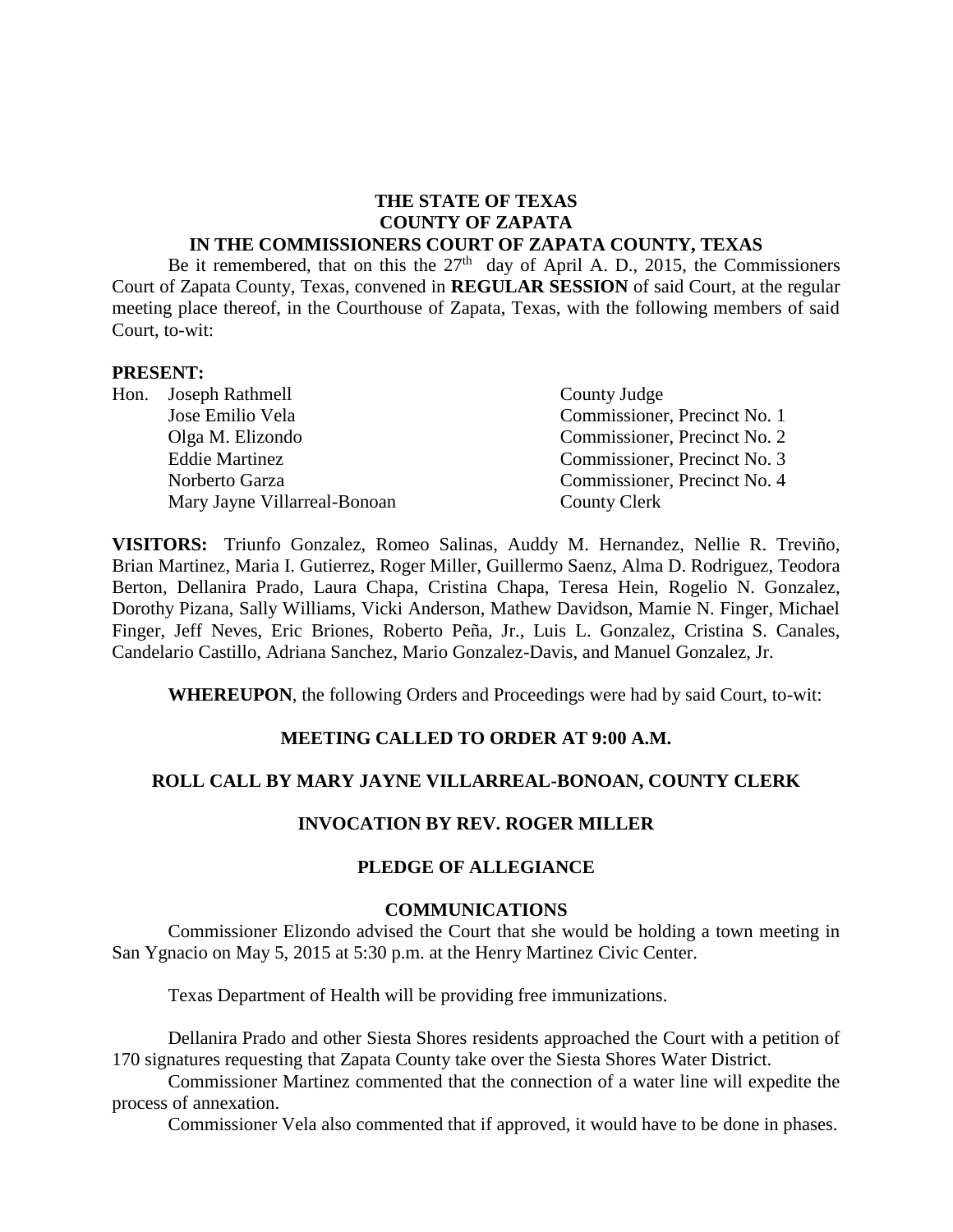Ramiro Hernandez volunteered to do an assessment of the Siesta Shores water plant to see how it is operated.

Commissioner Martinez asked to be placed on the agenda for the next Siesta Shores Water District Board Meeting.

#### **REPORT BY RAMIRO HERNANDEZ ON BOYS AND GIRLS CLUB**

Ramiro Hernandez reported on the closure of 2014-2015 year. He also commented on the kitchen expansion at the Boys and Girls Club and is seeking the possibility of temporary housing at the old Western Auto building while the expansion takes place. Grants have been applied for to assist with said expansion. Life guards will be provided and in place for the summer. Little League starts on April 27. Some of the fields are being used by adults who will be having tournaments; however, Little League should have priority.

# **ORDER APPROVING INVOICES**

Motion was made by Commissioner Garza, seconded by Commissioner Martinez, to approve invoices as presented by Triunfo Gonzalez, Zapata County Auditor. Commissioner Vela commented on travel expenses paid to District Clerk's Office from Auditor's line item. Commissioner Vela stated that this was not supposed to be paid out of the Auditor's budget.

The above motion, being put to a vote, was approved by the affirmative vote of Commissioner Garza, Martinez, and Elizondo. Commissioner Vela voted against. Motion carried.

# **ORDER APPROVING CHECKS ISSUED**

Motion was made by Commissioner Martinez, seconded by Commissioner Garza, to approve checks issued as requested by Hon. Romeo Salinas, County Treasurer.

The above motion, being put to a vote, was approved by the affirmative vote of Commissioner Garza, Martinez, and Elizondo. Commissioner Vela voted against. Motion carried.

## **REPORT ON COMMUNITY ACTION COUNCIL OF SOUTH TEXAS' CESSATON OF OPERATIONS**

Judge Rathmell reported on the Community Action Council of South Texas' cessation of operations effective May 31, 2015 and Zapata County's pursuit of other providers to avoid interruption of services. Rainbow buses provided approximately 3,000 rides per month to participants. Current options are Webb County, the Valley, or Zapata County to have its own transit authority. The Judge will meet with Webb County and the Valley to discuss options. Zapata County is allotted \$85,000 per year. Counties being affected are Starr, Jim Hogg, Zapata, and Duval.

# **PRESENTATION ON WIND FARM DEVELOPMENT**

Robert Peña, Jr., with Texas Energy/Duke Energy, gave a presentation on wind farm development project in Zapata County. Presentation attached for the record.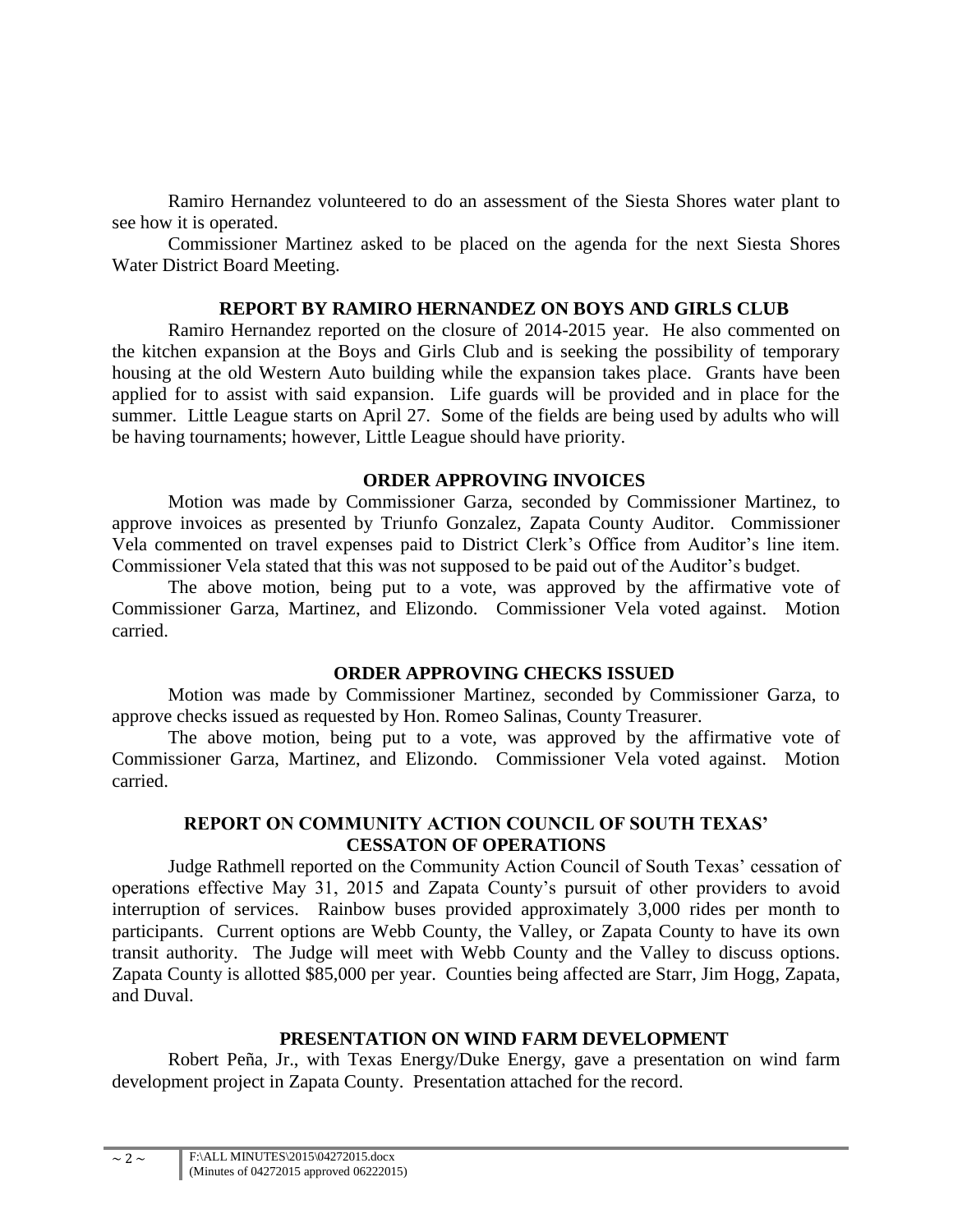## **ORDER APPROVING PREPARATION OF DRAFT PROPOSAL BETWEEN ZAPATA COUNTY INDEPENDENT SCHOOL DISTRICT AND ZAPATA COUNTY FOR MANAGEMENT AND USE OF ZAPATA COUNTY TECHNICAL AND ADVANCED CENTER**

Motion was made by Commissioner Vela, seconded by Commissioner Garza, to approve preparation of draft proposal between Zapata County Independent School District and Zapata County for management and use of the Zapata County Technical and Advanced Education Center and authorize a committee of Commissioner Martinez and County Attorney Figueroa to negotiate. Zapata County will have access to the building as long as there is no scheduling conflict with the school as requested by Hon. Joe Rathmell, County Judge.

The above motion, being put to a vote, was approved by the affirmative vote of all members of the Court.

## **NO ACTION WAS TAKEN ON THE FOLLOWING ITEM**

To approve payment of \$4,711.12 to Juventino Zapata, Jr., for parts and repairs to a Zapata County Waste Water vehicle.

## **ORDER APPROVING FEE FOR PIRVATE PARTIES USING WATER SLIDES AT PUBLIC PARKS**

Motion was made by Commissioner Martinez, seconded by Commissioner Elizondo, to approve the fee of \$100.00 per water slide for use of water at public parks for private parties using water slides. Commissioner Martinez will change spigots on faucets at the Bravo Park as requested by Hon. Olga M. Elizondo, Commissioner Pct. 2.

The above motion, being put to a vote, was approved by the affirmative vote of all members of the Court.

# **ORDER APPROVING TO CONTINUE LETTER OF CREDIT TO ESTABLISH STAND BY TRUST FUND FOR FINANCIAL ASSURANCE FOR CLOSURE AND POST CLOSURE OF SAN YGNACIO LANDFILL NO. 738**

Motion was made by Commissioner Vela, seconded by Commissioner Garza, to approve letter of credit to establish stand by trust fund for the financial assurance for the closure and post closure of San Ygnacio Landfill No. 783 in the amount of \$529,526.00 and closed Landfill No. 1528 in the amount of \$266,610.00 as requested by TCED, Debra Wisenski, Financial Analyst, as requested by Triunfo Gonzalez, County Auditor.

The above motion, being put to a vote, was approved by the affirmative vote of all members of the Court.

# **ORDER APPROVING PARTICIPATION IN TEXAS ASSOCIATION OF COUNTIES HEALTH AND EMPLOYEE BENEFITS POOL, AFFORDABLE CARE ACT (ACA), REPORTING AND TRACKING SERVICES (ARTS) PROGRAM**

Motion was made by Commissioner Martinez, seconded by Commissioner Garza, to approve the participation in the Texas Association of Counties Health and Employee Benefits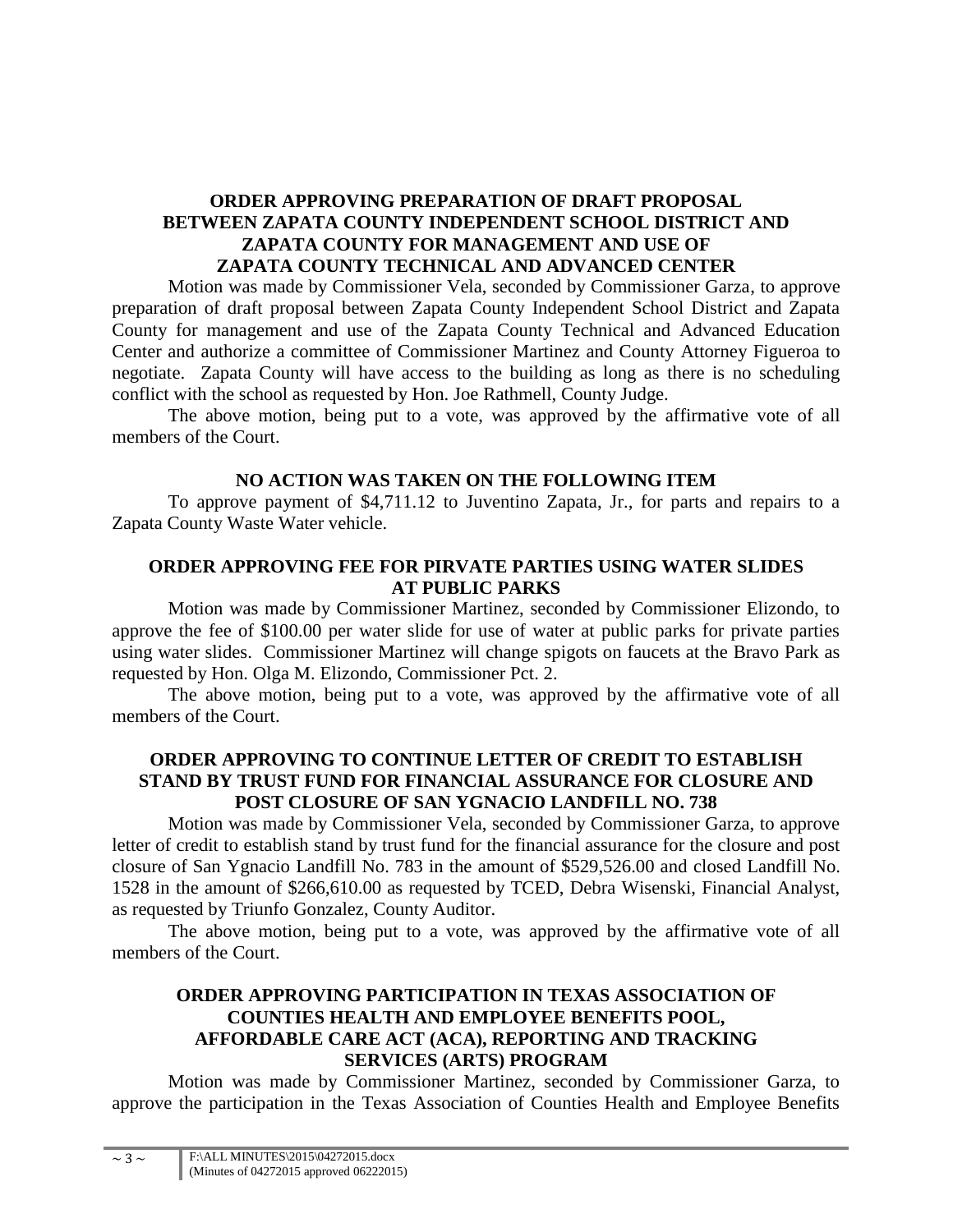Pool, Affordable Care Act (ACA), Reporting and Tracking Services (ARTS) program as requested by Hon. Romeo Salinas, County Treasurer.

The above motion, being put to a vote, was approved by the affirmative vote of all members of the Court.

## **ORDER APPROVING PURCHASE OF NEW ENGINE FOR UNIT 127**

Motion was made by Commissioner Garza, seconded by Commissioner Martinez, to approve the purchase of a new engine for Unit 127 in the amount of \$18,600.00 with a 2 year warranty to be paid out of the Tobacco Fund as requested by Fire Chief Juan J. Meza, Fire Department.

The above motion, being put to a vote, was approved by the affirmative vote of all members of the Court.

## **ORDER APPROVING RENEWAL OF CONTACT FOR STERICYCLE FOR REMAINING CONTRACT FROM \$1,950.00 PER MONTH TO \$316.00 PER MONTH**

Motion was made by Commissioner Vela, seconded by Commissioner Garza, to approve the renewal of the contract for Stericycle for the remainder of the contract from \$1,950.00 per month to \$316.00 per month as requested by Fire Chief Juan J. Meza, Fire Department.

The above motion, being put to a vote, was approved by the affirmative vote of all members of the Court.

# **ORDER APPROVING PAYMENT TO BEAR GRAPHICS FROM COUNTY CLERK'S RECORDS MANAGEMENT AND PRESERVATION FUND**

Motion was made by Commissioner Garza, seconded by Commissioner Elizondo, to approve the payment of the following invoices to Bear Graphics to be paid from County Clerk's Records Management and Preservation Fund:

- 1. Invoice #0708096 in the amount of \$2,441.81 for the purchase of Official Record binders.
- 2. Invoice #0710173 in the amount of \$532.72 for the purchase of County Court Minute binders.
- 3. Invoice #071056 in the amount of \$1,072.87 for the purchase of bank note paper for birth records.

as requested by Hon. Mary Jayne Villarreal-Bonoan, Zapata County Clerk.

The above motion, being put to a vote, was approved by the affirmative vote of all members of the Court.

# **ORDER APPROVING NEW APPLICATION AND PROCESS OF OBTAINING AN ARM PERMIT**

Motion was made by Commissioner Martinez, seconded by Commissioner Garza, to approve the new application and process of obtaining an Amusement Redemption Machine (ARM) permit as requested by Brian Martinez, Judge's Office.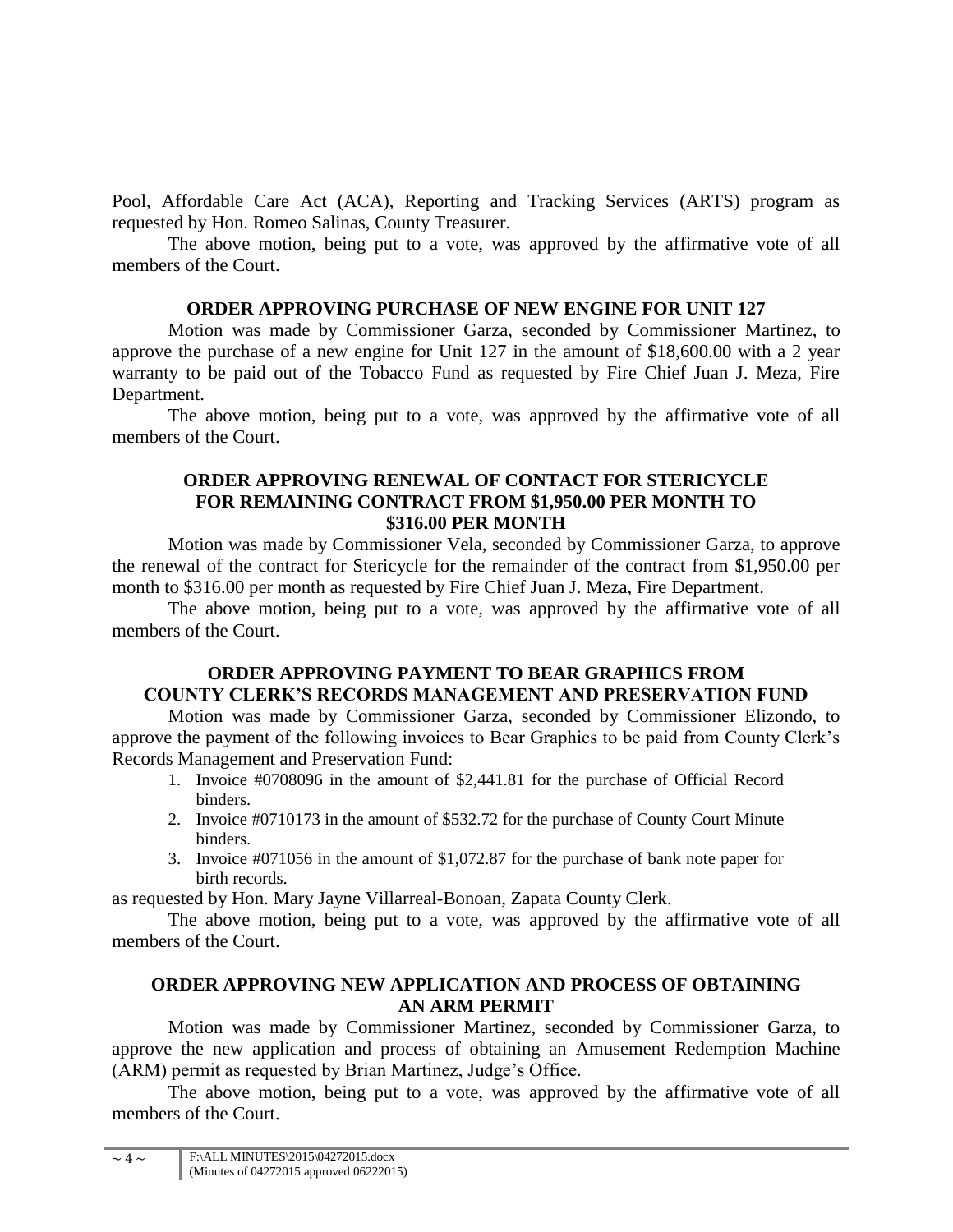# **MOTION WAS MADE BY COMMISSIONER MARTINEZ, SECONDED BY COMMISSIONER GARZA, TO ENTER INTO EXECUTIVE SESSION**

# **MOTION WAS MADE BY COMMISSIONER GARZA, SECONDED BY COMMISSIONER MARTINEZ, TO RETURN TO REGULAR SESSION**

## **ORDER APPROVING AUDITED HOURS FOR ROAD AND BRIDGE EMPLOYEES AS PER AUDIT PERFORMED**

Motion was made by Commissioner Martinez, seconded by Commissioner Garza, to approve the audited hours for Road and Bridge employees as per audit performed by the Zapata County Auditor's Office as requested by Hon. Romeo Salinas, County Treasurer.

The above motion, being put to a vote, was approved by the affirmative vote of all members of the Court.

## **ORDER APPROVING USE OF ZAPATA COUNTY CLINIC FOR VACCINATIONS**

Motion was made by Commissioner Vela, seconded by Commissioner Garza, to approve the use of the Zapata County Clinic for administering vaccinations on May 2, 2015 by the Department of Human Services Immunization Department as requested by Lupita Garza, Indigent Care Director.

The above motion, being put to a vote, was approved by the affirmative vote of all members of the Court.

#### **ORDER APPROVING ENGINEERING AND ADMINISTRATION SERVICE FOR CDBG NO. 7214095**

Motion was made by Commissioner Martinez, seconded by Commissioner Vela, to approve engineering and administration services for CDBG No. 7214095. Proposal requested December 16, 2014 and scored on January 9, 2015, award of service contract delayed due to award of CDBG contract and County audit as requested by Hon. Joe Rathmell, County Judge.

The above motion, being put to a vote, was approved by the affirmative vote of all members of the Court.

# **ORDER APPROVING SIGNATORIES FOR CDBG NO. 7214095**

Motion was made by Commissioner Garza, seconded by Commissioner Vela, to approve the Authorized Signatories for CDBG No. 7214095

- a. Joseph Rathmell, County Judge
- b. Romeo Salinas, County Treasurer
- c. Triunfo Gonzalez, County Auditor

as requested by Hon. Joe Rathmell, County Judge.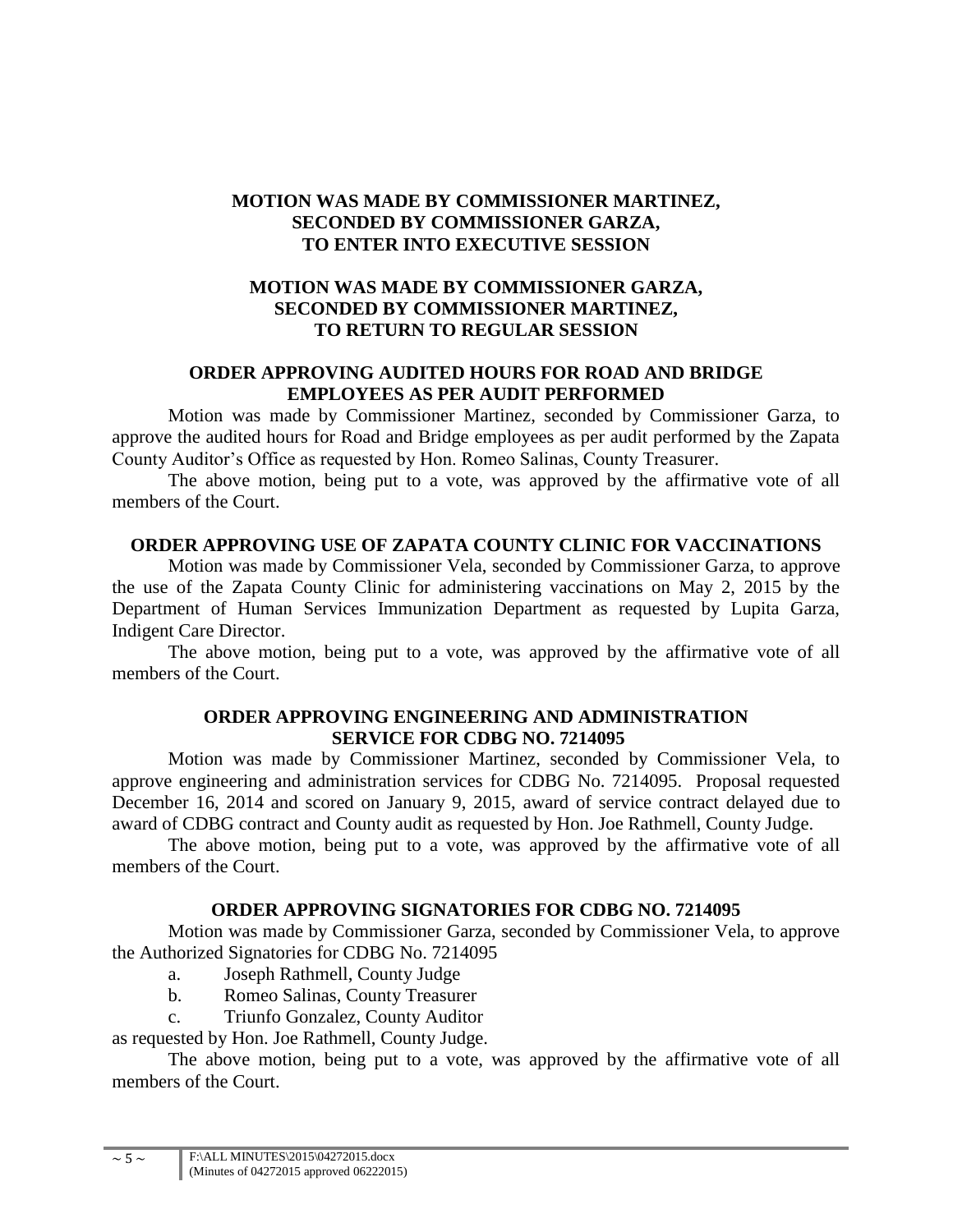# **ORDER APPROVING DESIGNATION OF MARIO GONZALEZ-DAVIS TO COMPLETE ENVIRONMENTAL ASSESSMENT FOR CDBG NO. 7214095**

Motion was made by Commissioner Vela, seconded by Commissioner Garza, to approve designation of Mario Gonzalez-Davis to complete the Environmental Assessment for CDBG No. 7214095 as requested by Hon. Joe Rathmell, County Judge.

The above motion, being put to a vote, was approved by the affirmative vote of all members of the Court.

# **ORDER APPROVING VARIOUS REQUIREMENTS FOR CDBG NO. 7214095**

Motion was made by Commissioner Vela, seconded by Commissioner Garza, to approve the following requirements for CDBG No. 7214095:

- a. Fair Housing Proclamation and Statement
- b. Excessive Force Resolution
- c. Designation of Civil Rights Officer
- d. Notice of Non-Discrimination
- e. Resolution designating a Standards Office for Sec. 504 Equal and Fair Housing Officer
- f. Adoption and Implementation of Sec. 3 Policy
- g. Resolution adopting a Local Opportunity Plan
- h. Adoption Equal Opportunity Guidelines for Construction Contractors
- i. Adopting Sec. 504 Grievance Procedure

as requested by Hon. Joe Rathmell, County Judge.

The above motion, being put to a vote, was approved by the affirmative vote of all members of the Court.

## **ORDER TO TABLE REQUEST BY SIESTA SHORES WCID BOARD AND MANUEL GONZALEZ REGARDING CONSTRUCTION OF WATER LINE TO CONNECT ZAPATA AND SIESTA SHORES WCID**

Motion was made by Commissioner Martinez, seconded by Commissioner Garza, to table request by Manuel Gonzalez, Premier Engineering, regarding construction of a water line to connect Zapata and Siesta Shores WCID. Siesta Shores WCID would purchase all materials and Zapata County would provide labor and equipment.

The above motion, being put to a vote, was approved by the affirmative vote of all members of the Court.

# **ORDER APPROVING USE OF ZAPATA COUNTY PAVILION FOR ZCISD STUDENT REGISTRATION**

Motion was made by Commissioner Elizondo, seconded by Commissioner Martinez, to approve the use of the Zapata County Pavilion from May  $4 - 8$ , 2015 for the Zapata County Independent School District student registrations as requested by Rogelio Gonzalez, Zapata County Independent School District.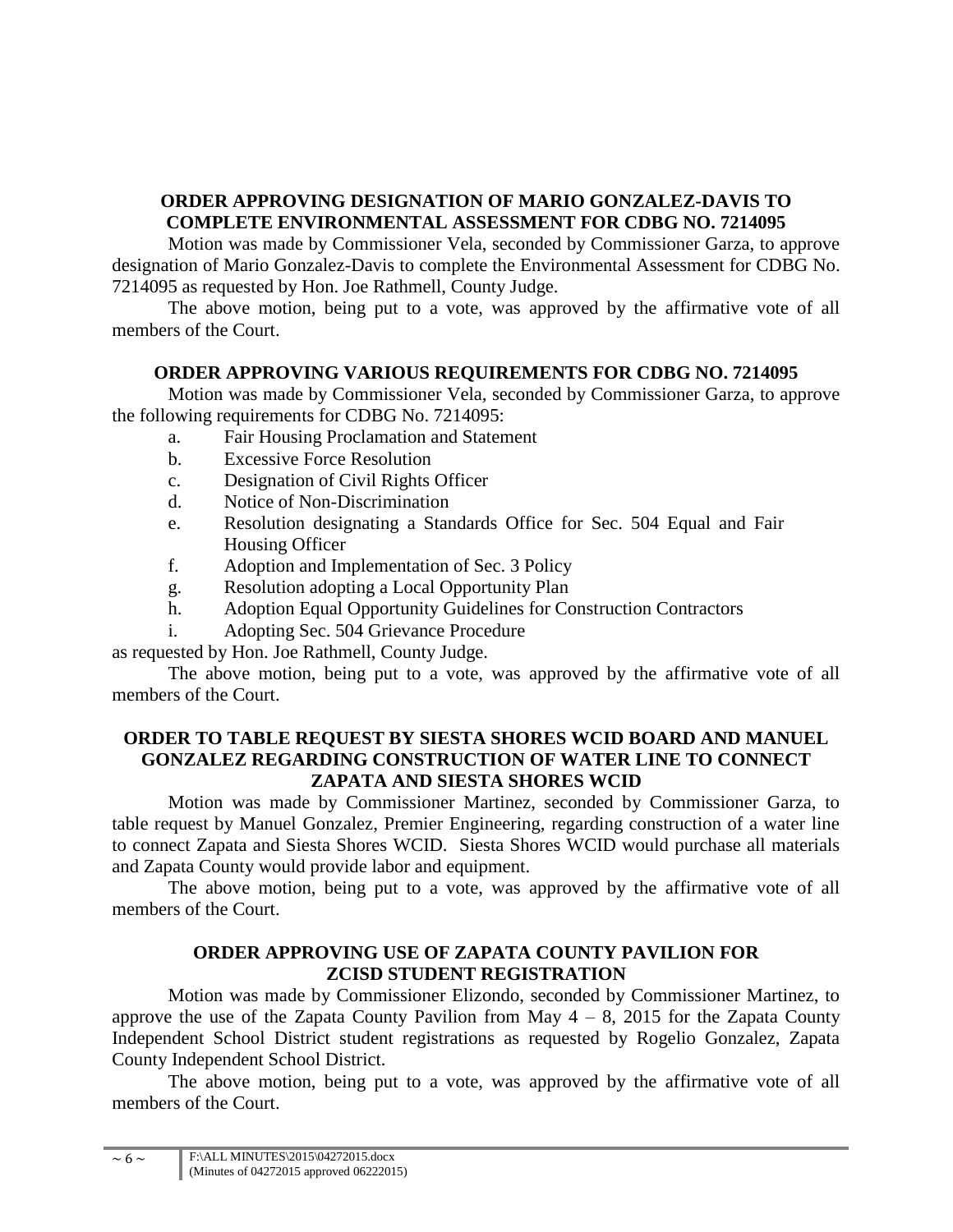## **ORDER APPROVING LINE ITEM TRANSFER**

Motion was made by Commissioner Martinez, seconded by Commissioner Garza, to approve the following line item transfer:

|              | <b>Department</b>                     | <b>Line Item</b> | <b>Fund</b>             | Amount     |
|--------------|---------------------------------------|------------------|-------------------------|------------|
| <b>From:</b> | 49 <sup>th</sup> District Court       | 10-435-400       | Criminal                | \$3,000.00 |
| To:          | $\pm$ 49 <sup>th</sup> District Court | 10-435-462       | <b>Equipment Rental</b> | \$3,000.00 |

as requested by Monica Bautista, 49<sup>th</sup> District Court.

The above motion, being put to a vote, was approved by the affirmative vote of all members of the Court.

## **ORDER APPROVING RESOLUTION IN OPPOSITION OF APPLICATION FOR RENEWAL OF COMMERCIAL SURFACE DISPOSAL FACILITY PERMIT TO US LIQUIDS OF LA, L.P. FOR THEIR SOUTH TEXAS DISPOSAL FACILITY**

Motion was made by Commissioner Vela, seconded by Commissioner Martinez, to approve a resolution in opposition of an Application for Renewal of a Commercial Surface Disposal Facility Permit to US Liquids of LA, L.P. for their South Texas Disposal Facility STF-006 as requested by Hon. Jose E. Vela, Commissioner Pct. 1.

The above motion, being put to a vote, was approved by the affirmative vote of all members of the Court.

#### **ORDER APPROVING RESOLUTION FOR TCPN**

Motion was made by Commissioner Martinez, seconded by Commissioner Garza, to approve a resolution for TCPN (Texas Cooperative Purchasing Network) as requested by Hon. Joe Rathmell, County Judge.

The above motion, being put to a vote, was approved by the affirmative vote of all members of the Court.

## **ORDER APPROVING PROCLAMATION TO DECLARE WEEK OF APRIL 26 – MAY 3, 2015 AS SOIL AND WATER STEWARDSHIP WEEK**

Motion was made by Commissioner Garza, seconded by Commissioner Martinez, to approve a proclamation to declare the week of April 26 – May 3, 2015 Soil and Water Stewardship Week as requested by Jose Oscar Dodier, Zapata County Soil and Water Conservation District.